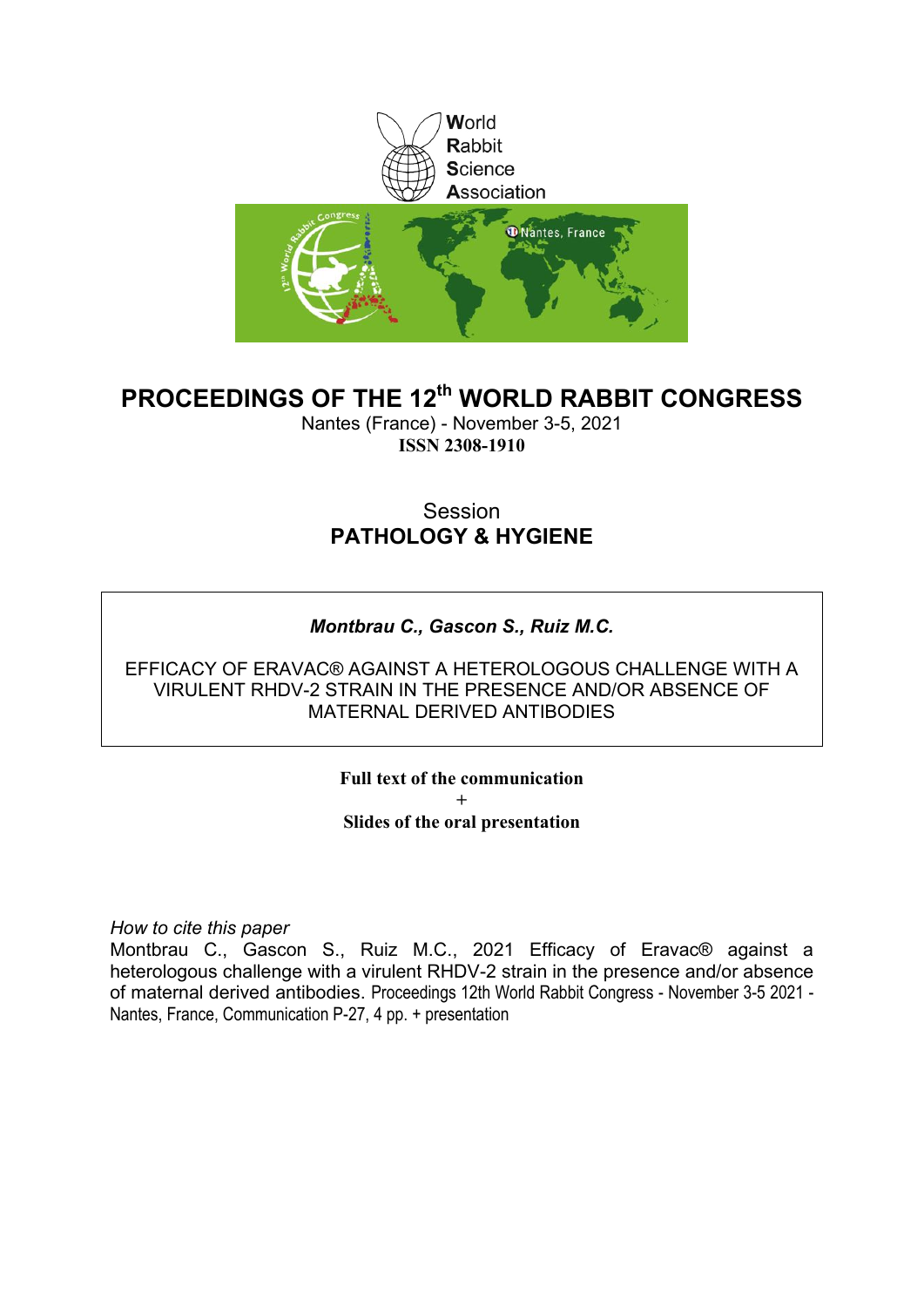### **EFFICACY OF ERAVAC® AGAINST A HETEROLOGOUS CHALLENGE WITH A VIRULENT** *RHDV-2* **STRAIN IN THE PRESENCE AND/OR ABSENCE OF MATERNAL DERIVED ANTIBODIES**

**Montbrau C.<sup>1</sup> , Gascon S.<sup>1</sup> \*, Ruiz M.C.<sup>1</sup> .** 

<sup>1</sup> HIPRA, Amer (Girona), Spain \*Corresponding author: sandra.gascon@hipra.com

### **ABSTRACT**

Vaccination against the variant of rabbit haemorrhagic disease (RHDV-2) is the principal measure available for the protection of young animals against this lethal virus. However, limited scientific information is available about the impact of maternally-derived antibodies (MDA) on vaccination. The aim of the present study was to evaluate the efficacy of ERAVAC<sup>®</sup> (HIPRA, Spain) under the influence of MDA against an experimental challenge using a heterologous RHDV-2 strain, in 1-month old rabbits. Two groups of 20 rabbits were vaccinated subcutaneously. One of these groups consisted of animals without MDA and the other one consisted of animals having MDA. The MDA titres found in the latter were representative of the titres found in animals under field conditions. Additionally, another group of 20 rabbits with MDA was kept as a (non-vaccinated) control and was followed weekly for decay of MDA. When MDA had disappeared in this control group, all the animals were challenged with a heterologous virulent strain of RHDV2 by the intramuscular route. After challenge, mortality rates were followed up to support the efficacy of ERAVAC<sup>®</sup> in the presence of MDA. The results showed that vaccination with ERAVAC provides full protection against mortality after experimental challenge in the presence of MDA as well as in the absence of MDA in RHDV2-infected young rabbits, whereas the control animals suffered significantly greater mortality. This study helped to demonstrate that MDA have no effect on  $ERAVAC^{\circ}$  vaccination, which is the main alternative for RHDV2 control on farms.

**Keywords**: RHDV-2, vaccination, maternally-derived antibodies.

### **INTRODUCTION**

The emergence of a new RHDV-related virus (RHDV-2) in 2010 clearly affects the rabbit industry, causing mortality and inducing significant economic losses. This new variant of the virus is characterised by spreading worldwide within a short period of time and showing higher prevalence than classical RHDV isolates in kits and adult rabbits. But one of the most relevant characteristics of this pathogen is that it causes disease in rabbit kits (Le Gall et al. 2013).

During the last few years, inactivated vaccines have been developed and marketed in the European Union Member States (Valls et al. 2016). Vaccination has been one of the main preventive measures against RHDV. The vaccination strategy has allowed the control of RHDV-2 disease on farms, showing early protection against mortality and clinical signs after experimental challenges (Montbrau *et al.* 2016, Le Minor *et al.* 2019).

However, when adult rabbits suffer from this disease and survive, these animals could confer protection of their progeny through maternally-derived antibodies (MDA). No data are available about the influence of MDA on the efficacy of inactivated vaccines.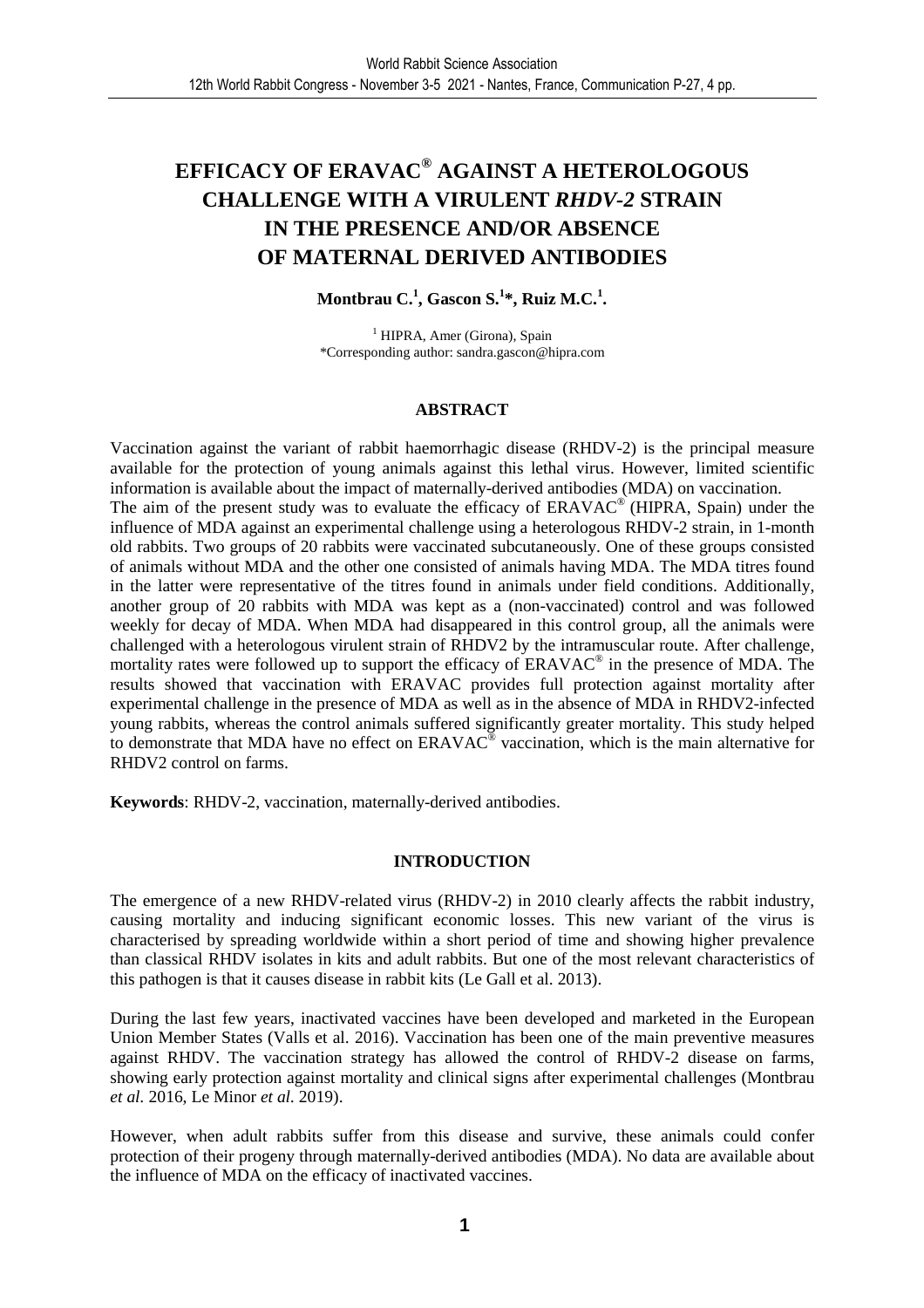The aim of this study was to assess the efficacy of an inactivated vaccine against a heterologous challenge with a virulent RHDV-2 strain in the presence of MDA or not.

### **MATERIALS AND METHODS**

#### **Animals and experimental design**

Sixty New Zealand White female rabbits of 28 days of age were purchased from two different sources, twenty animals from an animal supplier free of major rabbit diseases, including RHDV-2, and the other 40 from a commercial farm that had been suffering RHDV-2 outbreaks, where rabbit kits had high titres of MDA. After one week of acclimatisation, the animals were distributed into three groups of 20 animals. The 20 rabbits that were free of antibodies against RHDV-2 were assigned to group A, which was immunised with an inactivated vaccine against RHDV-2 (ERAVAC®, Laboratorios HIPRA S.A.) by subcutaneous administration following the manufacturer's instructions. The other 40 animals, which had antibodies against RHDV-2, were randomly allocated into 2 groups of 20 subjects each (groups B  $\&$  C). Group B was immunised in the same way as group A, whereas group C was vaccinated with sterile PBS (phosphate-buffered saline).

From vaccination to challenge day, serum antibodies of group C were analysed weekly to assess the decay of MDA in this group. Fourteen days after vaccination, none any of the rabbits in group C had positive sera. The challenge was then conducted in all the animals in the three groups with a heterologous virulent RHDV-2 strain, with the administration of 1 ml of viral suspension containing 1000 HAU by intramuscular injection.

General clinical signs and local reactions of all the animals were monitored daily throughout the study. During the vaccination phase, the rectal temperature of group A (MDA-Vac) was recorded one day before vaccination, on the day of vaccination, 4 hours post-vaccination and daily for 6 days. After challenge, all the animals were monitored twice per day to record mortality. Serum samples were collected on the day of vaccination and weekly in the control group to assess the decay of MDA. These serum samples were tested for antibodies against RHDV-2 by competitive ELISA (c-ELISA; OIE, 2010). For the purposes of data representation, doubtful results (cELISA titres below the threshold value) were considered to be negative. The livers of all the animals that died during the study were analysed to check the presence of RHDV-2 virus by hemagglutination.

Mortality and serological response data were analysed using Chi-Square test. These analyses were performed using R-studio and statistical significance is defined as *P*-values less than 0.05.

### **RESULTS AND DISCUSSION**

No general clinical signs or adverse reactions were observed in the vaccinated groups (MDA- and MDA+), suggesting that the administration of  $ERAVAC^{\circledast}$  is safe in terms of systemic reactions independently of the MDA. However, one animal in group B (MDA+Vac) and one animal in group C (MDA+Control) suffered unrelated diarrhoea and died 10- and 14-days post-administration, respectively. The liver samples of those animals were tested for the presence of RHDV-2, giving negative results. Consequently, group B (MDA+Vac) and C (MDA+Control) had 19 animals on the day of challenge.

In terms of local reactions, these were only noticed in two animals in group A (MDA-Vac), which showed slight inflammation of grade 1 (less than 2 cm in diameter) on day 2 post-vaccination. However, 24 hours later the slight inflammation could no longer be detected. No local reactions were noticed in group B (MDA+Vac).

After vaccination, specifically 2 and 3 days post-vaccination, all the animals suffered a slight increase in rectal temperature which in no case exceeded 40.5 °C. Furthermore, the maximum average increase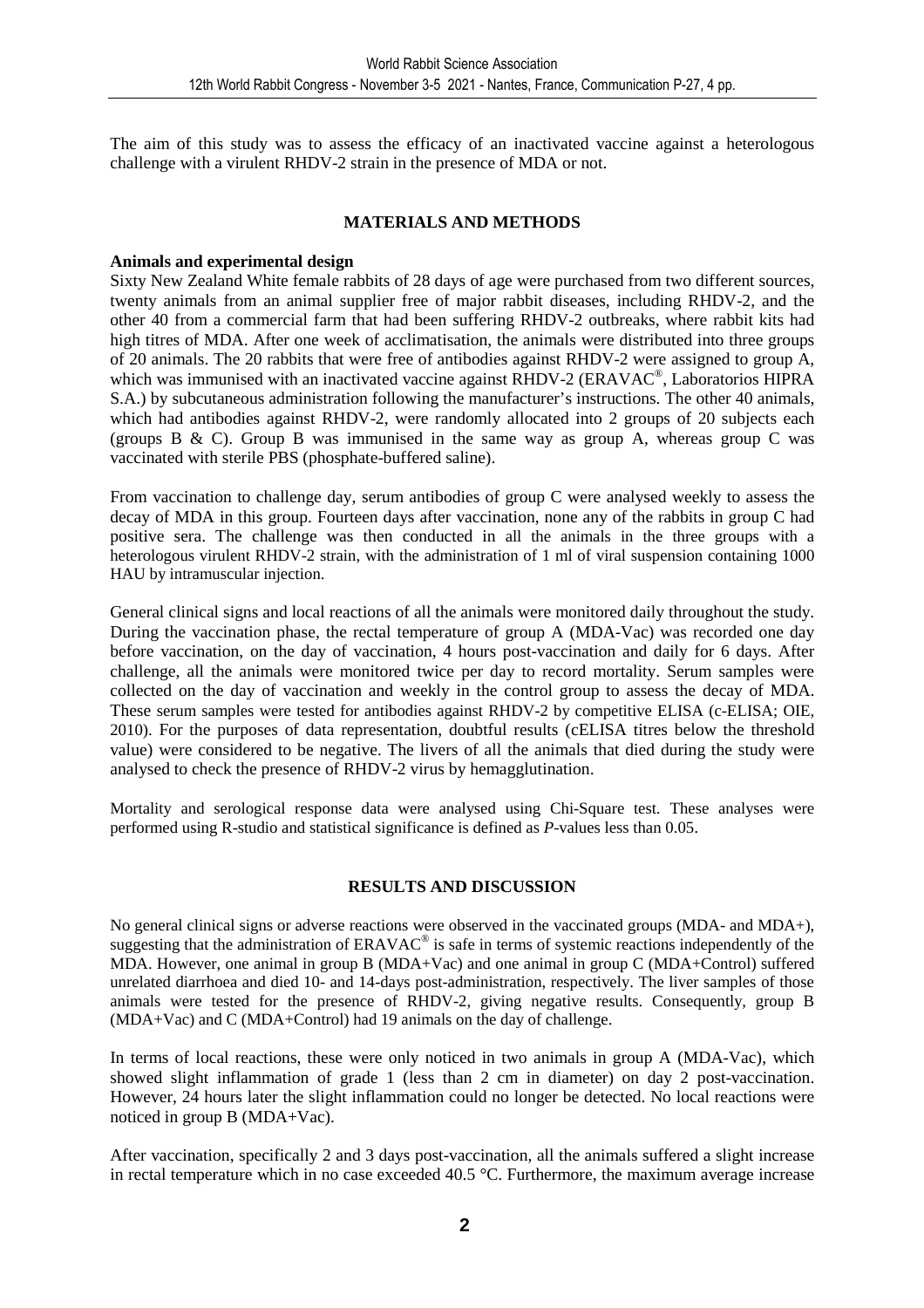observed two days after vaccination was 0.89ºC compared to rectal temperatures one day before vaccination. On day 4 post-vaccination only 2 vaccinated animals had a rectal temperature slightly above 40ºC, and all the animals were within normal parameters on day 5 post-vaccination and onwards (figure 1).Therefore, all the animals met the requirements of the European Pharmacopoeia. That is, no animal showed an increase of more than  $2^{\circ}$ C in rectal temperature and the average increase of the group did not exceed 1.5 °C



**Figure 1:** Average rectal temperature and percentage of animals over 39.9°C in the MDA negative – vaccinated group around vaccination day (D0).

All the animals in group A (MDA-Vac) had no antibodies against RHDV-2 the day of vaccination. On the other hand, all animals in groups B and C had antibodies against RHDV-2 (table 1).

|             | <b>Results cELISA</b>   |                 |                 |
|-------------|-------------------------|-----------------|-----------------|
|             | <b>Positive</b>         | <b>Doubtful</b> | <b>Negative</b> |
| MDA-Vac     |                         |                 | $20^a$          |
| $MDA+Vac$   | $\mathbf{Q}^{\text{a}}$ | 11 <sup>a</sup> | $\Omega_{p}$    |
| MDA+Control | 4 ab                    | $16^a$          | ∩Ե              |

**Table 1**. Results of cELISA for each group on the day of vaccination (D0)

abValues with different superscripts are statistically different between groups (rows) using Chi-Square test (*p<0.05*).

After vaccination, group C (MDA+Control) was sampled weekly to collect serum samples. Those samples were analysed using cELISA. Seven days later (D7), 8 control animals were doubtful and 12 were negative. Fourteen days after vaccination, only 4 animals were doubtful and 15 were negative. Consequently, the challenge was conducted 14 days after vaccination.

The challenge strain V-1035 was chosen. It consists of a different strain (heterologous) from that included in the composition of the vaccine, as required by the European Pharmacopeia (Ph. Eur. monograph on the Efficacy of Veterinary vaccines 5.2.7). It was isolated from the liver of 28-days-old rabbits that died during an outbreak of RHDV2 in Spain. The strain was isolated by the diagnostic centre of Laboratorios Hipra (Diagnos) on 2012. Thus, it consists of a virulent field strain, recently isolated in Spain and representative of the current strains circulating in EU.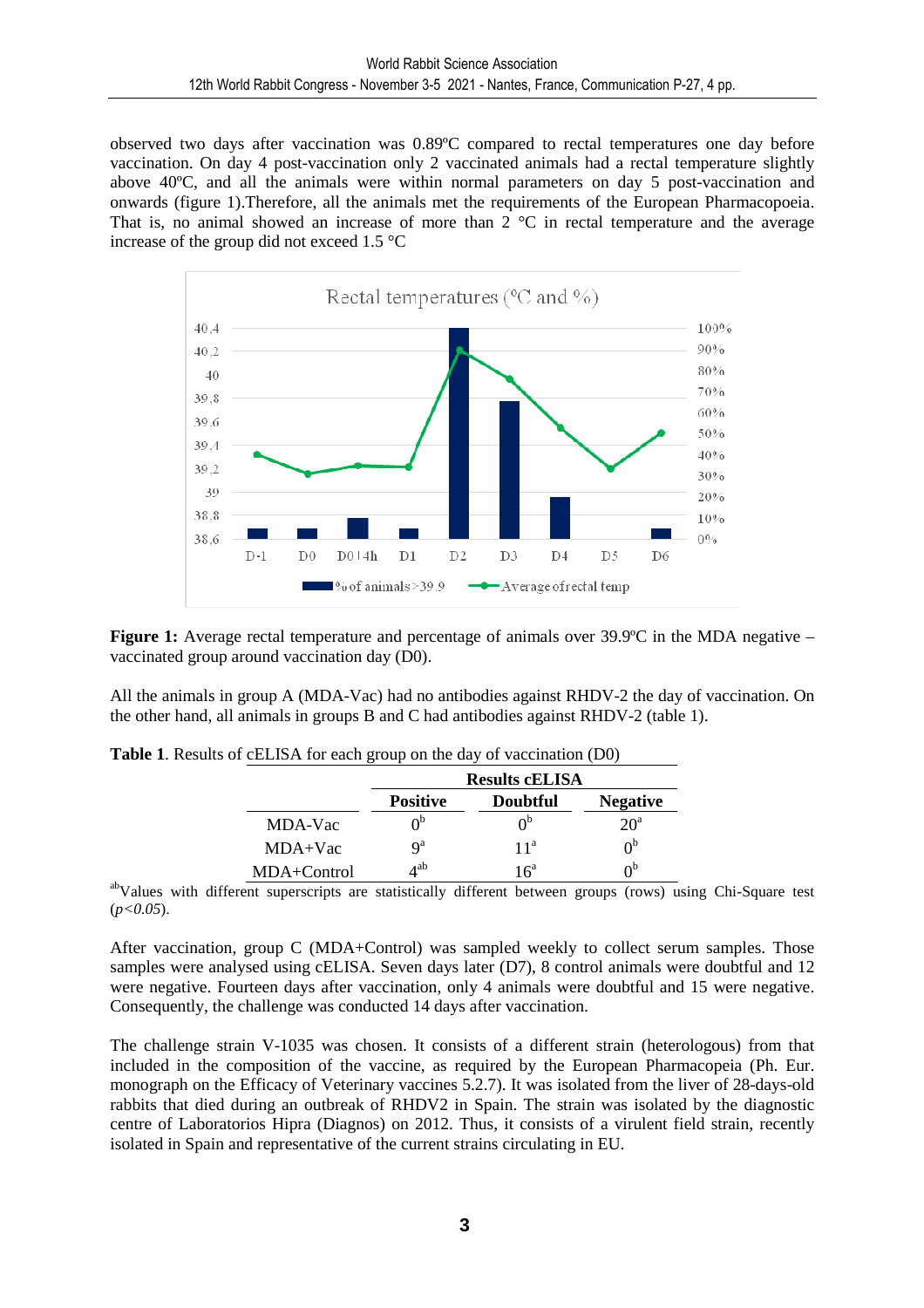Then, following the challenge, all the vaccinated animals (MDA+ and MDA-) survived the experimental infection using a virulent heterologous strain of RHDV-2, whereas 9 out of the 19 control animals (MDA+Control) died during the seven days after challenge (Table 2).

| Group             | No. rabbits (Ch. Day) | <b>Dead</b><br>animals | <b>Survival</b><br>rate |
|-------------------|-----------------------|------------------------|-------------------------|
| MDA (-) Vac       | 20                    |                        | $100\%$ <sup>a</sup>    |
| $MDA (+)$ Vac     | 19                    | $0^{\rm b}$            | $100\%$ <sup>a</sup>    |
| $MDA (+)$ Control | 19                    | $Q^a$                  | 53% <sup>b</sup>        |

**Table 2.** Number of rabbits, dead animals and survival rate for each group after challenge.

abValues with different superscripts are statistically different between groups (rows) using Chi-Square test (*p<0.05*).

The livers of all the animals that died were analysed to check for the presence of RHDV2 virus by hemagglutination. The results obtained confirm the presence of RHDV2 in the livers of the animals that died after challenge.

In view of these results, the efficacy of  $ERAVAC^{\circ}$  against the new variant RHDV2 in the presence of MDAs is clearly demonstrated. The vaccine has been shown to protect vaccinated animals with and without MDAs by obtaining 100 % survival rates after challenge at 14 days post-vaccination. Differences between the control and vaccinated groups were statistically significant.

### **CONCLUSIONS**

The present study demonstrates that maternally-derived antibodies did not interfere with or affect the immune response generated after the administration of ERAVAC®. This inactivated vaccine is clearly effective in providing protection against RHDV-2 experimental challenge using a heterologous strain. Therefore, this study helps to describe the capacity of some inactivated vaccines to induce immunisation independently of the maternally-derived antibodies.

### **REFERENCES**

- Le Gall-Reculé G., Lavazza A., Marchandeau S., Bertagnoli S., Zwingelstein F., Cavadini P., Martinelli N., Lombardi G., Guérin JL., Lemaitre E., Decors A., Boucher S., Le Normand B., Capucci L. 2013. Emergence of a new lagovirus related to Rabbit Haemorrhagic Disease Virus. *Vet Res., 44, 81.*
- Le Minor, O., Boucher S., Joudou L., Mellet R., Sourice M., Le Moullec T., Nicolier A., Beilvert F., Sigognault-Flochlay A. 2019. Rabbit haemorrhagic disease: experimental study of a recent highly pathogenic GI. 2/RHDV2/b strain and evaluation of vaccine efficacy. *World Rabbit Sci., 27.3, 143-156.*
- Montbrau C., Padrell M., Ruiz MC. 2016. Efficacy and safety of a new inactivated vaccine against the rabbit haemorrhagic disease virus 2-like variant (RHDV-2). *In Proc.: 11th World Rabbit Congress*, China, June, 571-574.
- Valls L., Sánchez-Matamoros A., Padrell M., Maldonado J. 2016. Temporal evolution of rabbit haemorrhagic disease virus (RHDV) and impact of vaccination during the RHD epidemic in Spain 2013-2015. *In Proc.:11th World Rabbit Congress, China, June, 603-606.*

OIE – Rabbit Haemorrhagic Disease Chapter 2.6.2 (2012*). OIE Manual of Diagnostic Tests and Vaccines for Terrestrial Animals. Paris, France: OIE, pp 941–955 (nb: version adopted in May 2016).*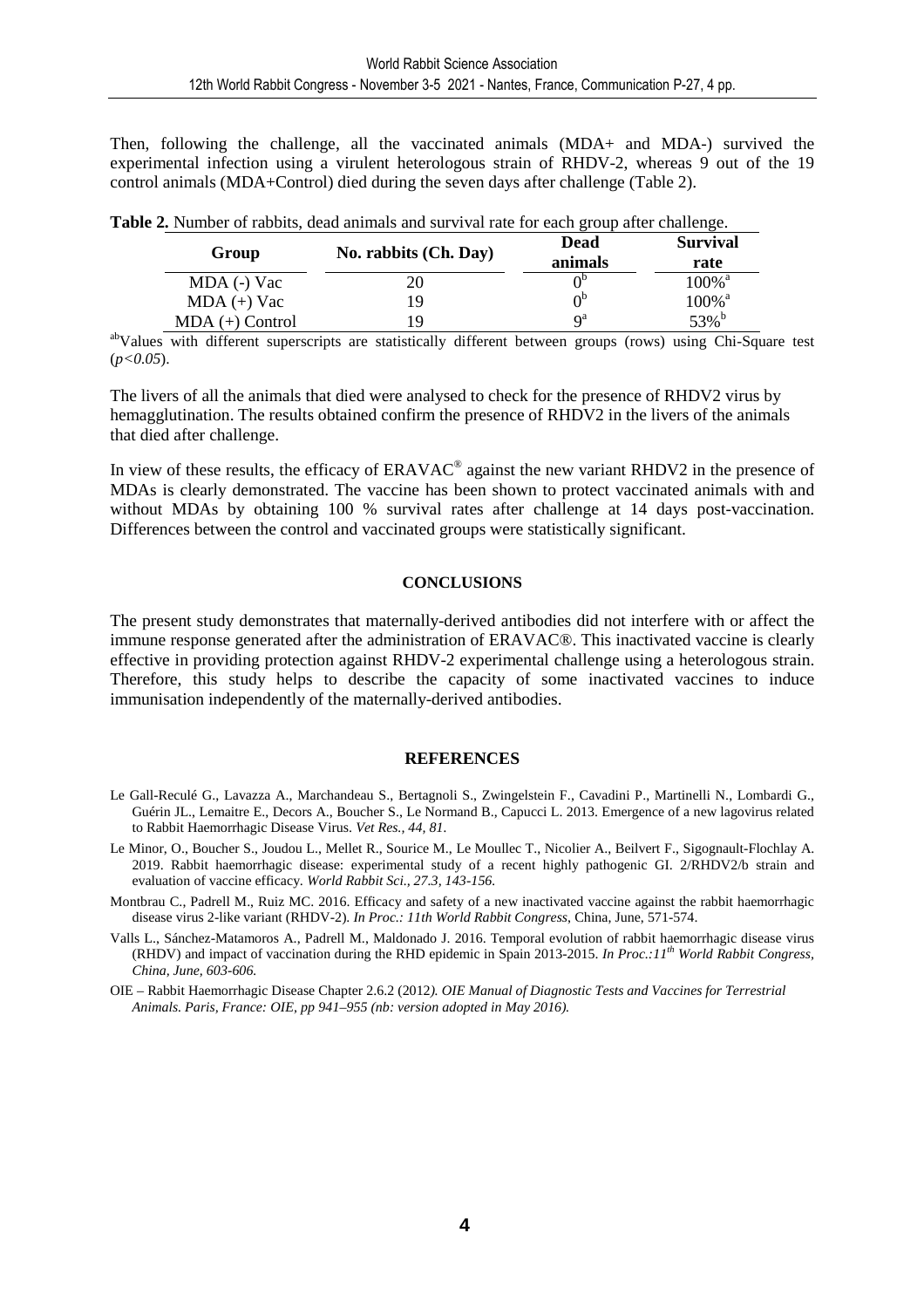### **HIPRA**

# **Efficacy of ERAVAC® against a heterologous challenge with a virulent RHDV-2 strain in the presence and/or absence of MDA.**

Montbrau C.<sup>1</sup>, Gascon S.<sup>1\*</sup>, Ruiz M.C.<sup>1</sup>.

1HIPRA, Amer (Girona), Spain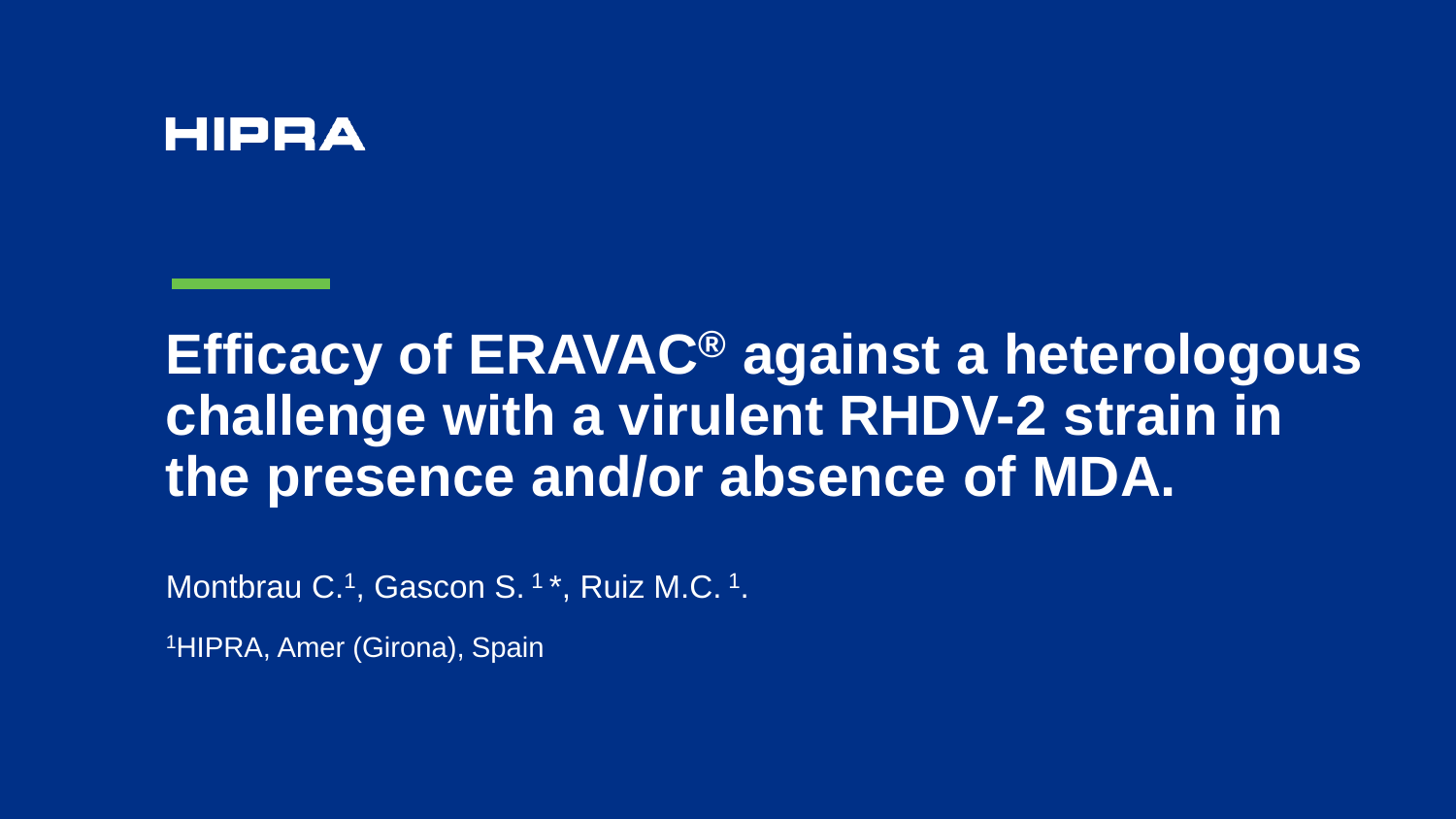# **Objective**

➢The aim of this study was to assess the efficacy of an inactivated vaccine (ERAVAC®) against a heterologous challenge with a virulent RHDV-2 strain in the presence of MDA.

### **Vaccinated (MDA-) Group**





**Vaccinated Control Group (MDA+) Group**

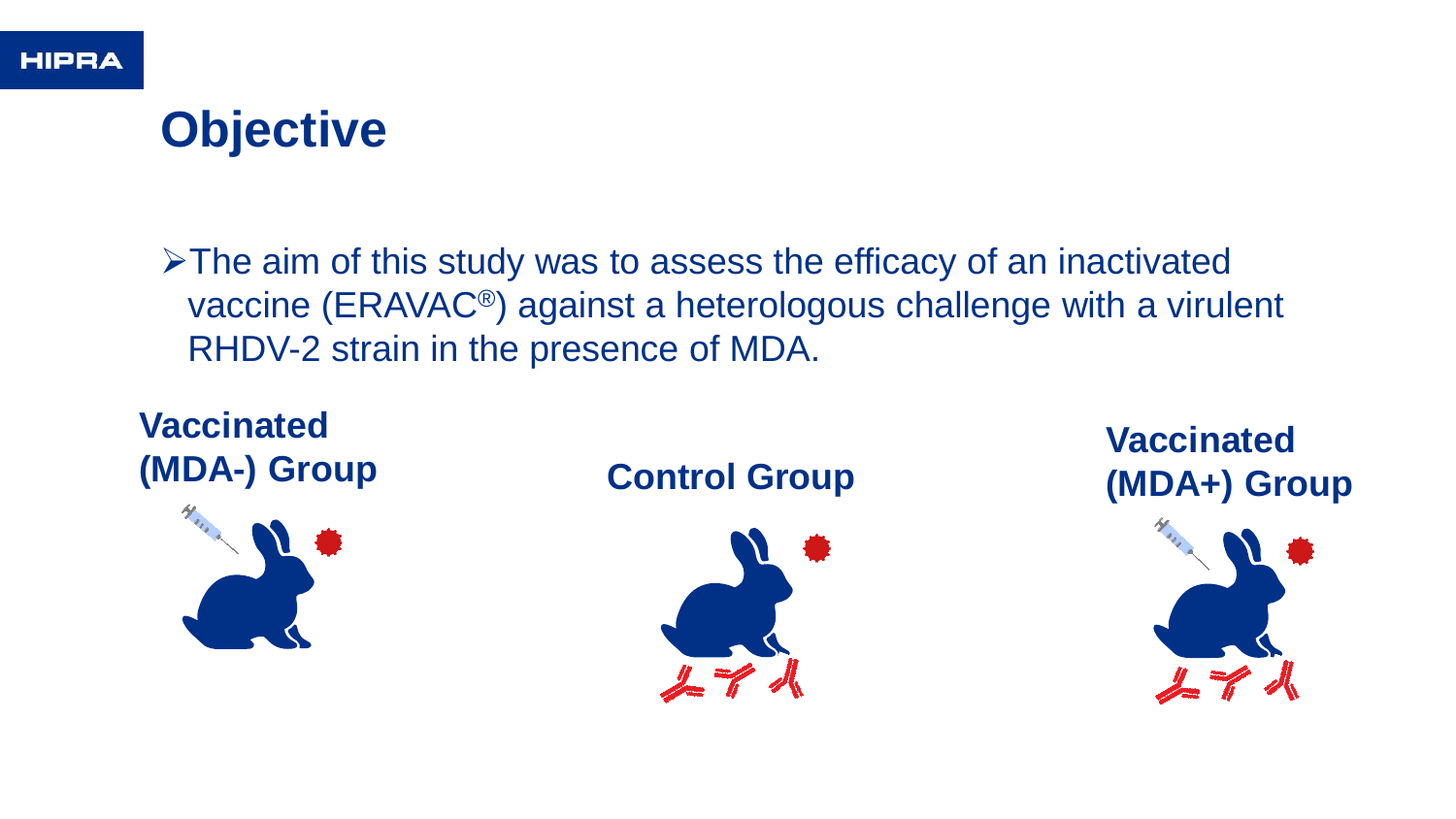## **Materials & Methods**

60 New Zealand White female rabbits of 28 days of age:

- ➢ 20 from an animal supplier free of major rabbit diseases
- $\geq$  40 from a commercial farm that had been suffering RHDV-2 outbreaks

| <b>Seronegative</b>         | <b>Seropositive</b> |                |  |  |  |
|-----------------------------|---------------------|----------------|--|--|--|
| <b>Vaccinated - Control</b> | Vaccinated          | Control        |  |  |  |
| <b>Group A</b>              | <b>Group B</b>      | <b>Group C</b> |  |  |  |
| 20 rabbits                  | 19 rabbits          | 19 rabbits     |  |  |  |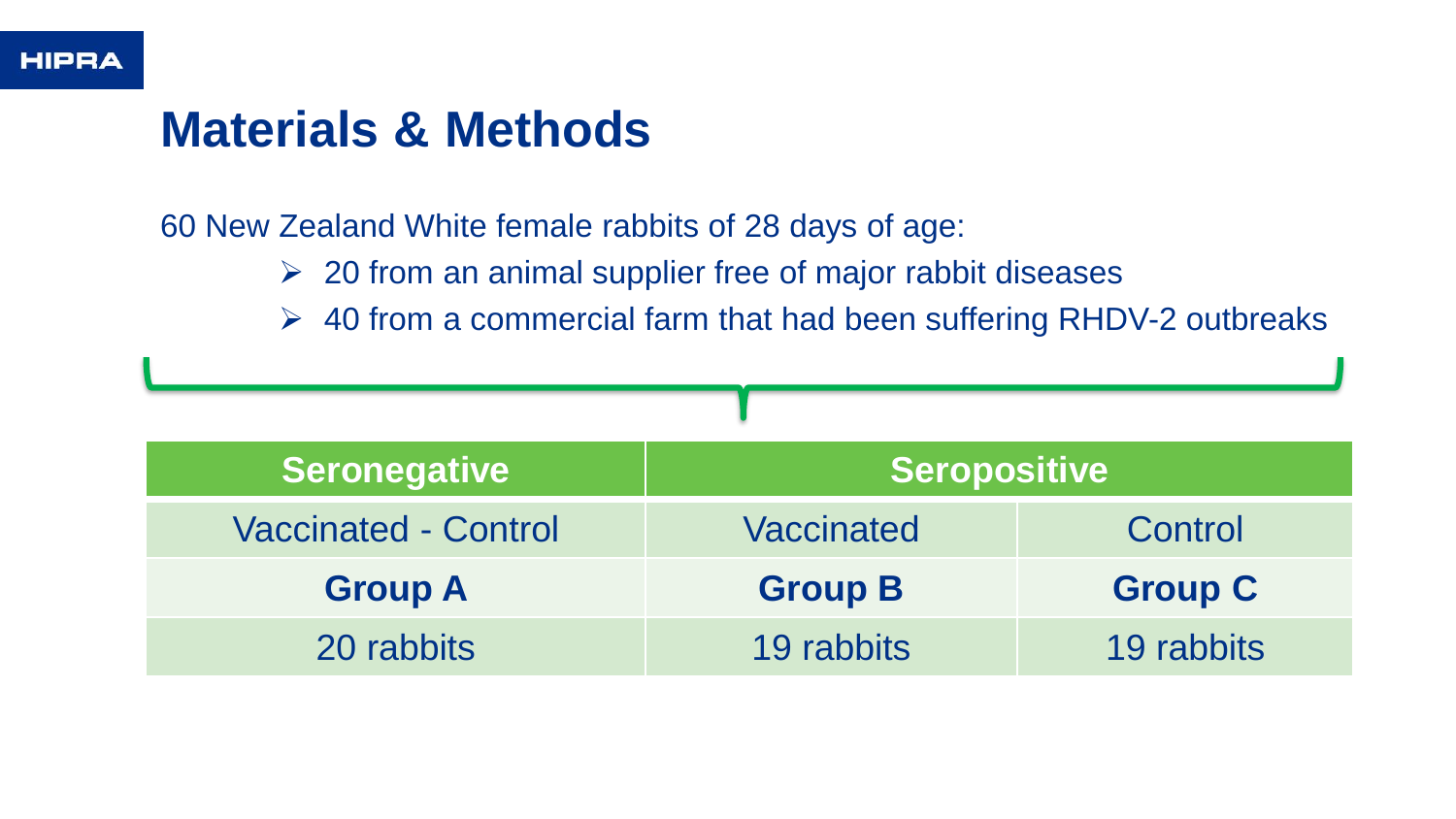# **Materials & Methods**

| Results of cELISA on the day of vaccination (D0) |                 |                 |  |  |
|--------------------------------------------------|-----------------|-----------------|--|--|
|                                                  | <b>Positive</b> | <b>Negative</b> |  |  |
| <b>Grupo A - Vaccinated</b>                      |                 | 20              |  |  |
| <b>Grupo B - Vaccinated</b>                      | 19              |                 |  |  |
| <b>Grupo C - Non-vaccinated</b>                  | 19              |                 |  |  |

**Day of challenge – 14 d.p.v**

Heterologous virulent RHDV-2 strain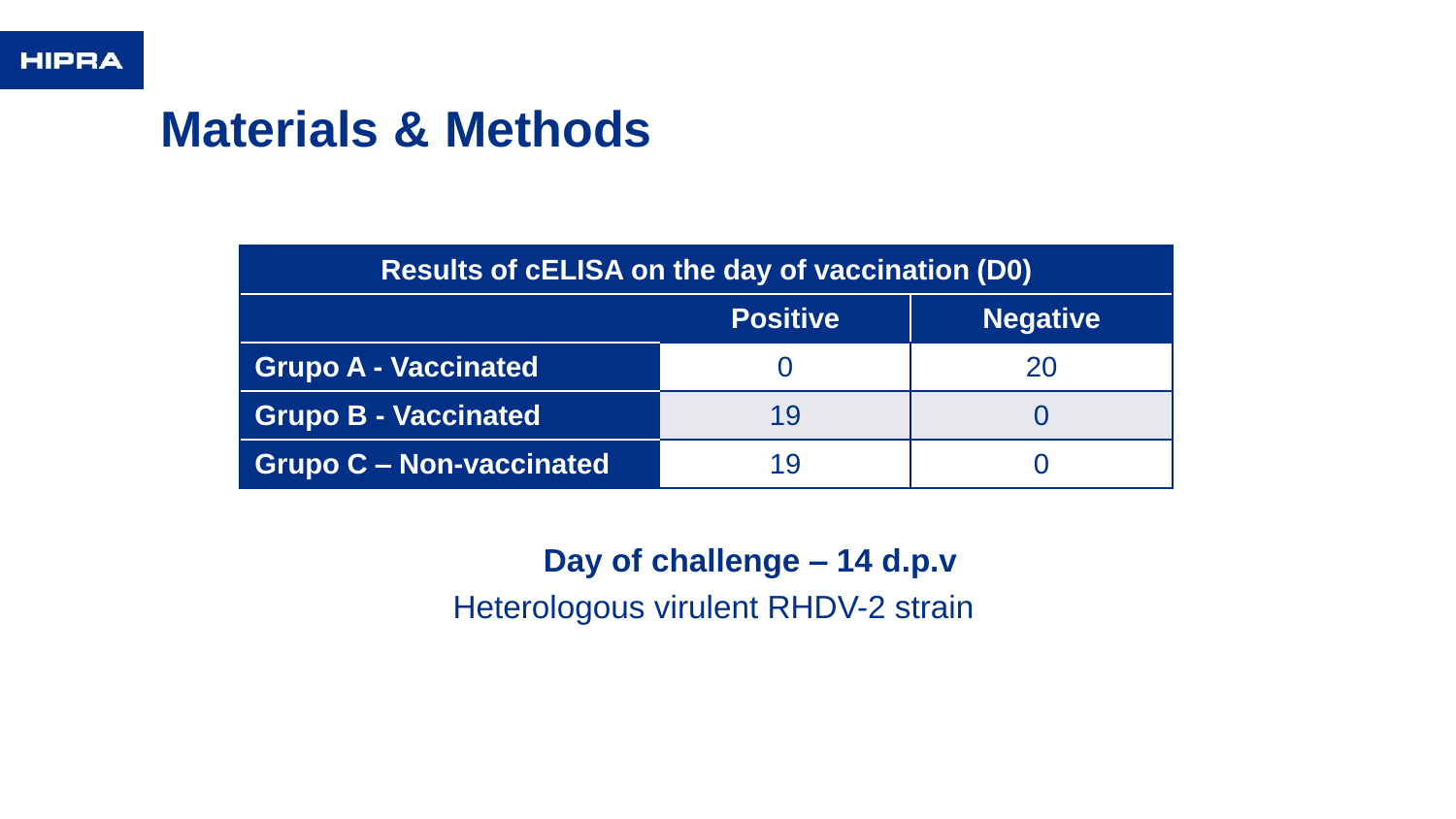

- ➢ General clinical signs and local reactions
- ➢ Mortality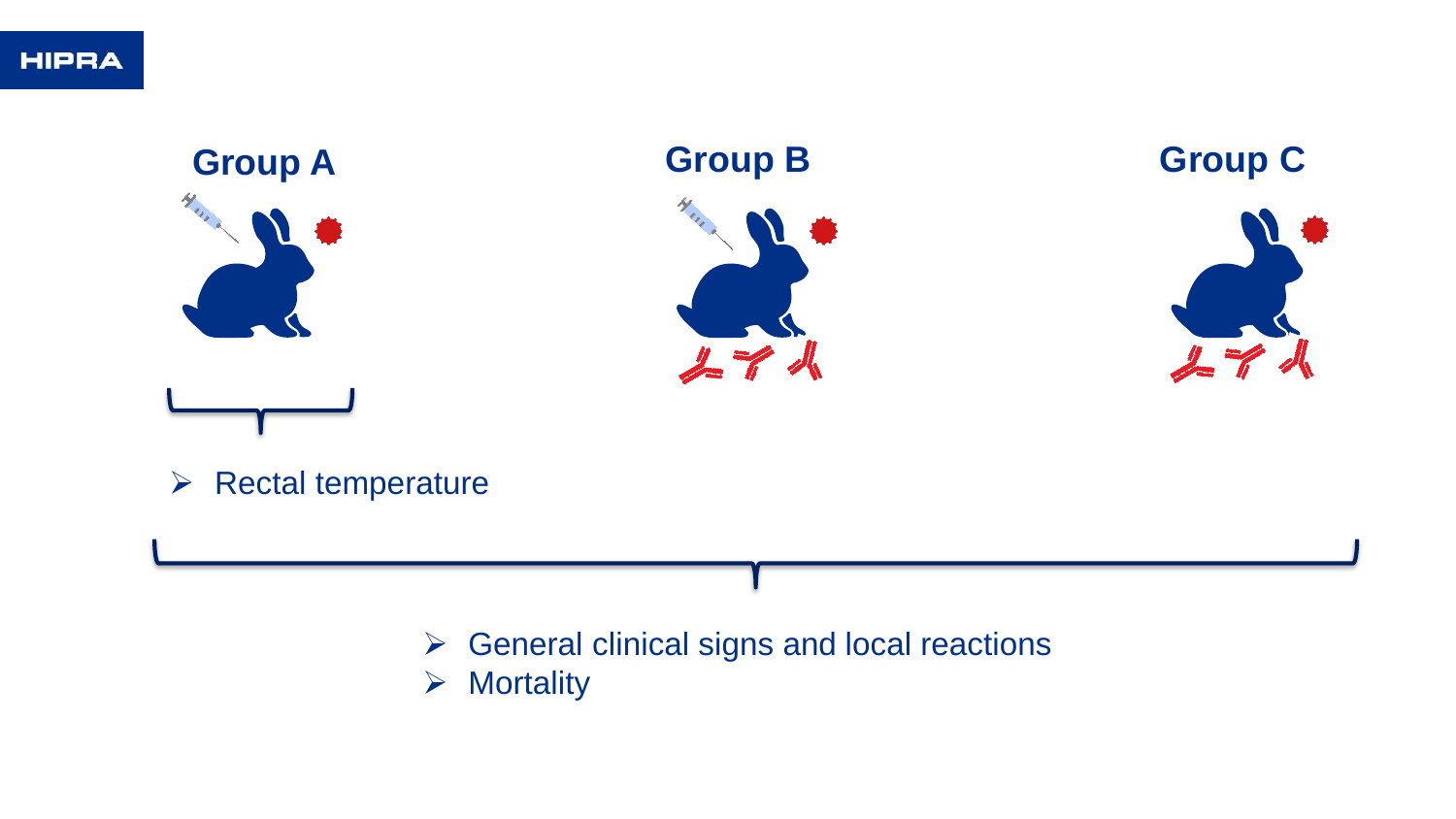# **Safety results after vaccination**

- $\checkmark$  No general clinical signs.
- ✓ Local reactions:
	- ❖ Group A: 2 animals showed a slight inflammation of grade 1 (<2cm) at 2 d.p.v.
- $\checkmark$  Rectal Temperature (Group A):



Rabbit physicological range of temperature rectal: 38.6 – 40.1ºC. Source: Dukes' Physiology of Domestic Animals, 11th edn (eds M.J. Swenson and W.O. Reece). Cornell University Press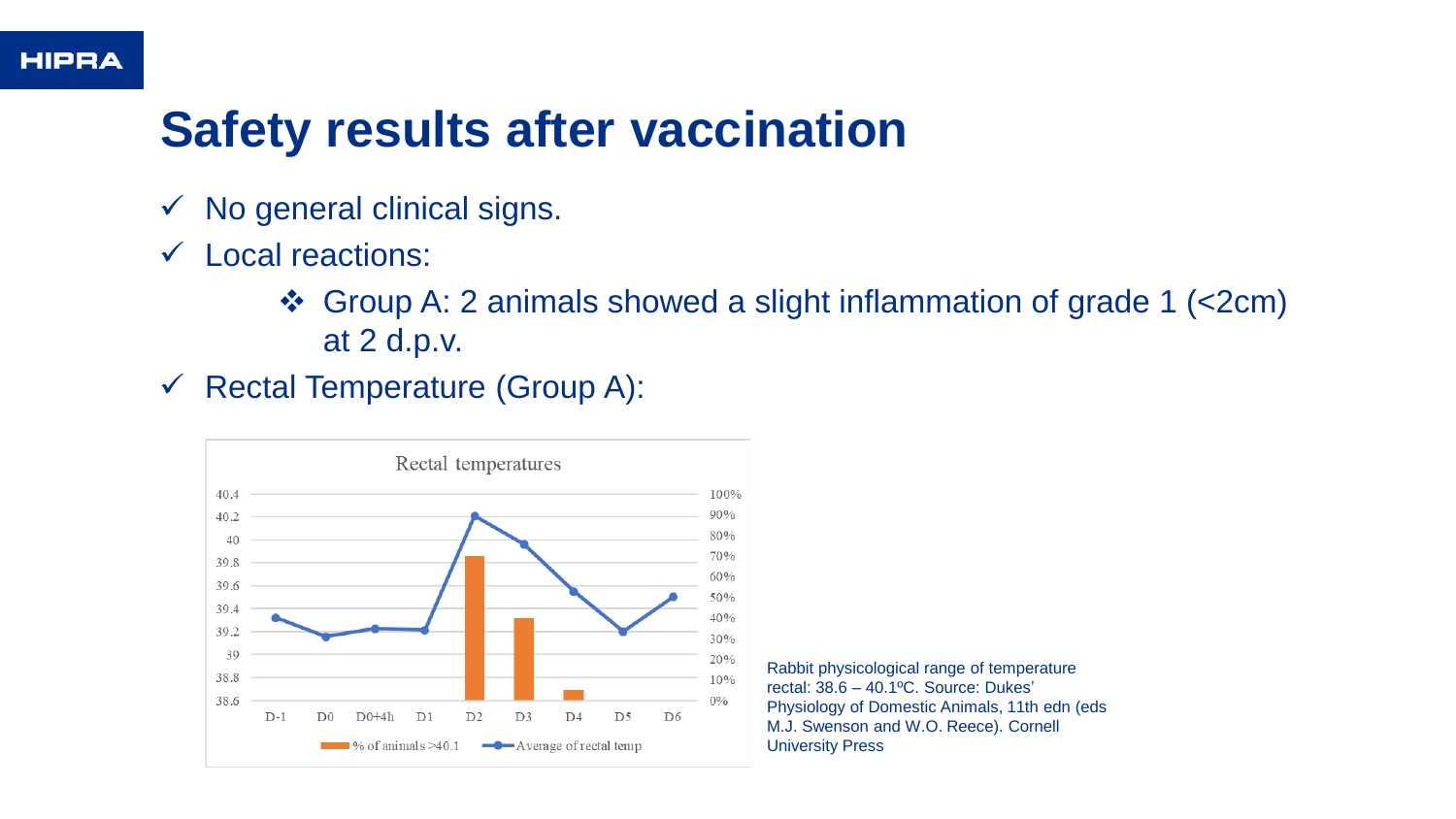# **Efficacy results**



**Survival rate**

**9/19 animals from Group C died.**

Differences between the control (group C) and vaccinated groups were statistically significant.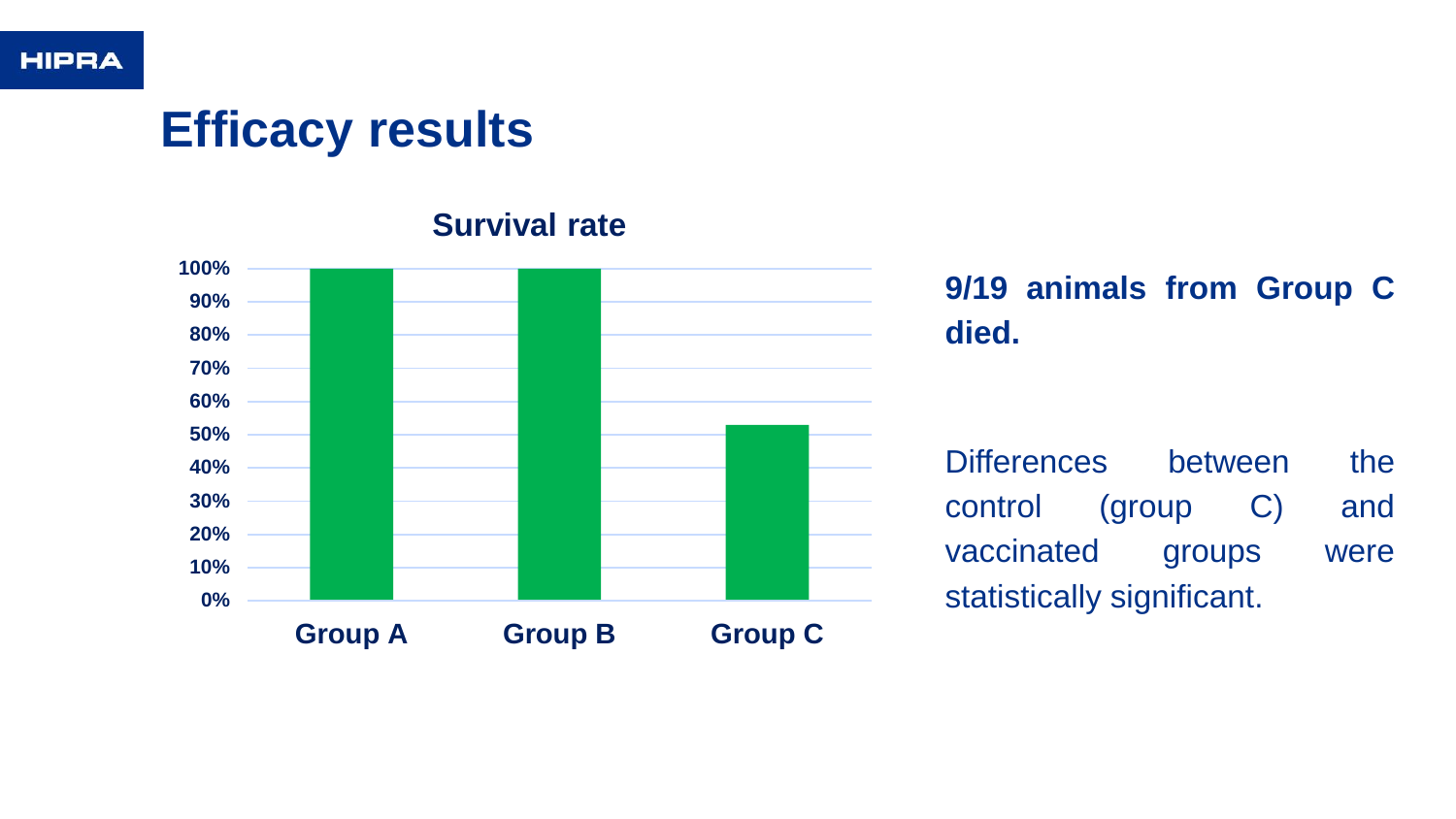# **Conclusions**

- ➢ No general clinical signs were observed after vaccination with ERAVAC ®. Only 2 animals showed local reactions which resolved spontaneously.
- ➢ The efficacy of ERAVAC® against RHDV2 in the presence of MDAs has been demonstrated.
- $\triangleright$  Rabbit kits with MDA can be vaccinated with ERAVAC<sup>®</sup> at 30 days of age.